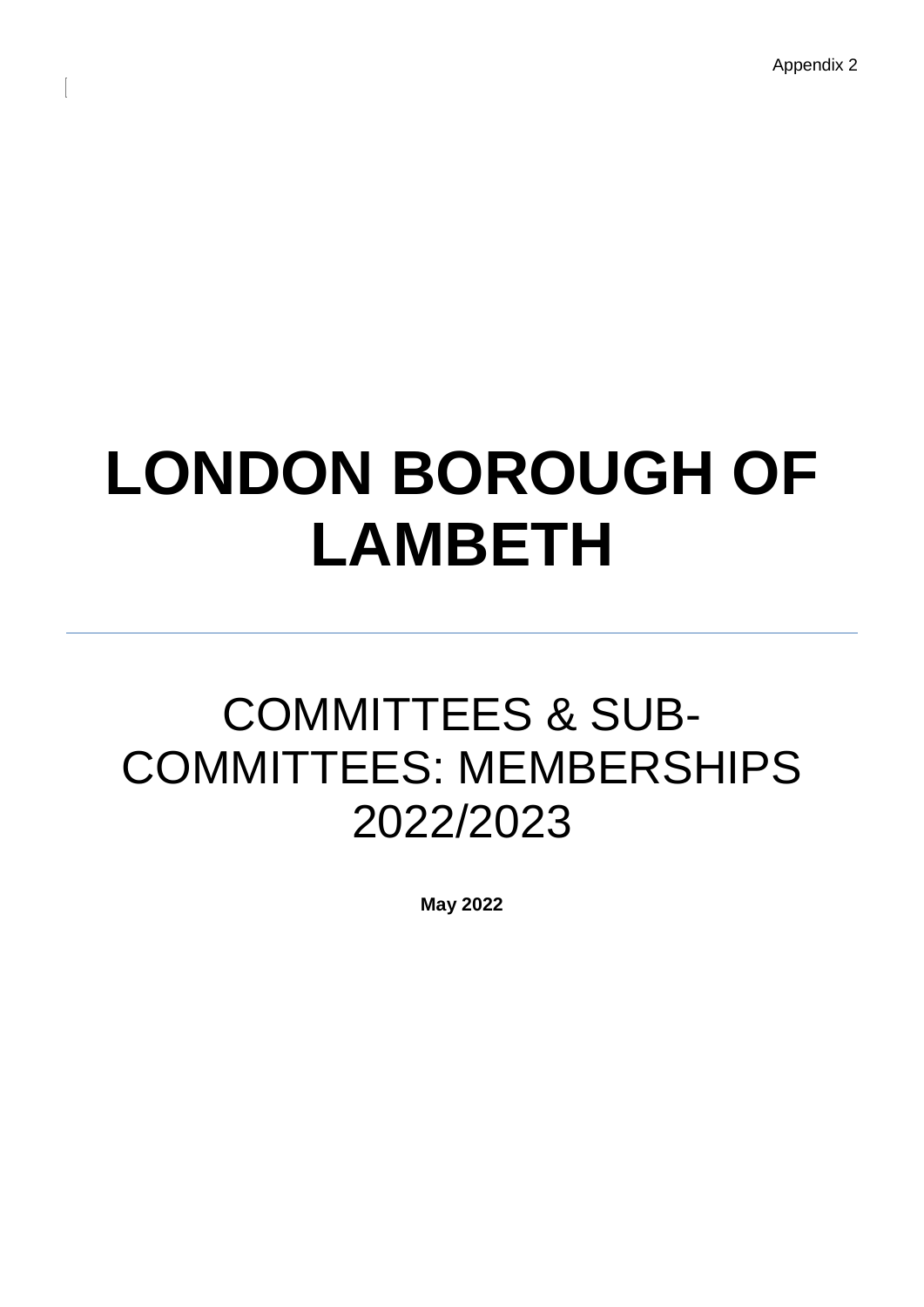| <b>Cabinet</b>                                      |                                                  |
|-----------------------------------------------------|--------------------------------------------------|
| <b>Councillor</b>                                   | <b>Portfolio</b>                                 |
| <b>Councillor Claire Holland</b>                    | <b>Leader of the Council</b>                     |
| Councillor Jacqui Dyer                              | Deputy Leader of the Council (Inclusive Economy  |
|                                                     | and Equalities)                                  |
| <b>Councillor Danny Adilypour</b>                   | Deputy Leader of the Council (Sustainable Growth |
|                                                     | and New Homes)                                   |
| <b>Councillor Rezina Chowdhury</b>                  | Cabinet Member for Sustainable Lambeth and       |
|                                                     | Clean Air                                        |
| <b>Councillor Ben Kind</b>                          | Cabinet Member for Children and Young People     |
| <b>Councillor Donatus Anyanwu</b>                   | Cabinet Member for Stronger Communities, Leisure |
|                                                     | and Sport                                        |
| <b>Councillor Maria Kay</b>                         | Cabinet Member for Better Homes and Reducing     |
|                                                     | <b>Homelessness</b>                              |
| <b>Councillor Mahamed Hashi</b>                     | <b>Cabinet Member for Safer Communities</b>      |
| <b>Councillor David Amos</b>                        | Cabinet Member for Finance and Cost of Living    |
| <b>Councillor Jim Dickson and Councillor Marcia</b> | Cabinet Member for Healthier Communities (job-   |
| Cameron                                             | share)                                           |
| * Job share.                                        |                                                  |

*This appointment will be shared in the next municipal year, where each councillor will be in post for approx. 6 months on a consecutive basis. The first appointment is to run from 25 May 2022 until 15 November 2022 and the second appointment is to run from 16 November 2022 to the next AGM currently scheduled for April 2023.* 

*\*\* Statutory Deputy Leader will be Councillor Danny Adilypour*

# **Cabinet Bodies**

# **Fostering and Adoption Panel**

| One member (Labour): | Councillor David Bridson           |
|----------------------|------------------------------------|
| Substitute           | <b>Councillor Christine Banton</b> |

| <b>Corporate Parenting Board</b> |                                       |
|----------------------------------|---------------------------------------|
| Seven members (Labour):          | Councillor Ben Kind (Chair)           |
|                                  | <b>Councillor Nanda Manley-Browne</b> |
|                                  | <b>Councillor Ibtisam Adem</b>        |
|                                  | Councillor Judith Cavanagh            |
|                                  | Councillor Issa Issa                  |
|                                  | <b>Councillor David Bridson</b>       |
|                                  | <b>Councillor David Oxley</b>         |
|                                  |                                       |
| Substitutes:                     | Sarina Da Silva                       |
|                                  | Liz Atkins                            |
| Observer:                        | James Bryan                           |
|                                  |                                       |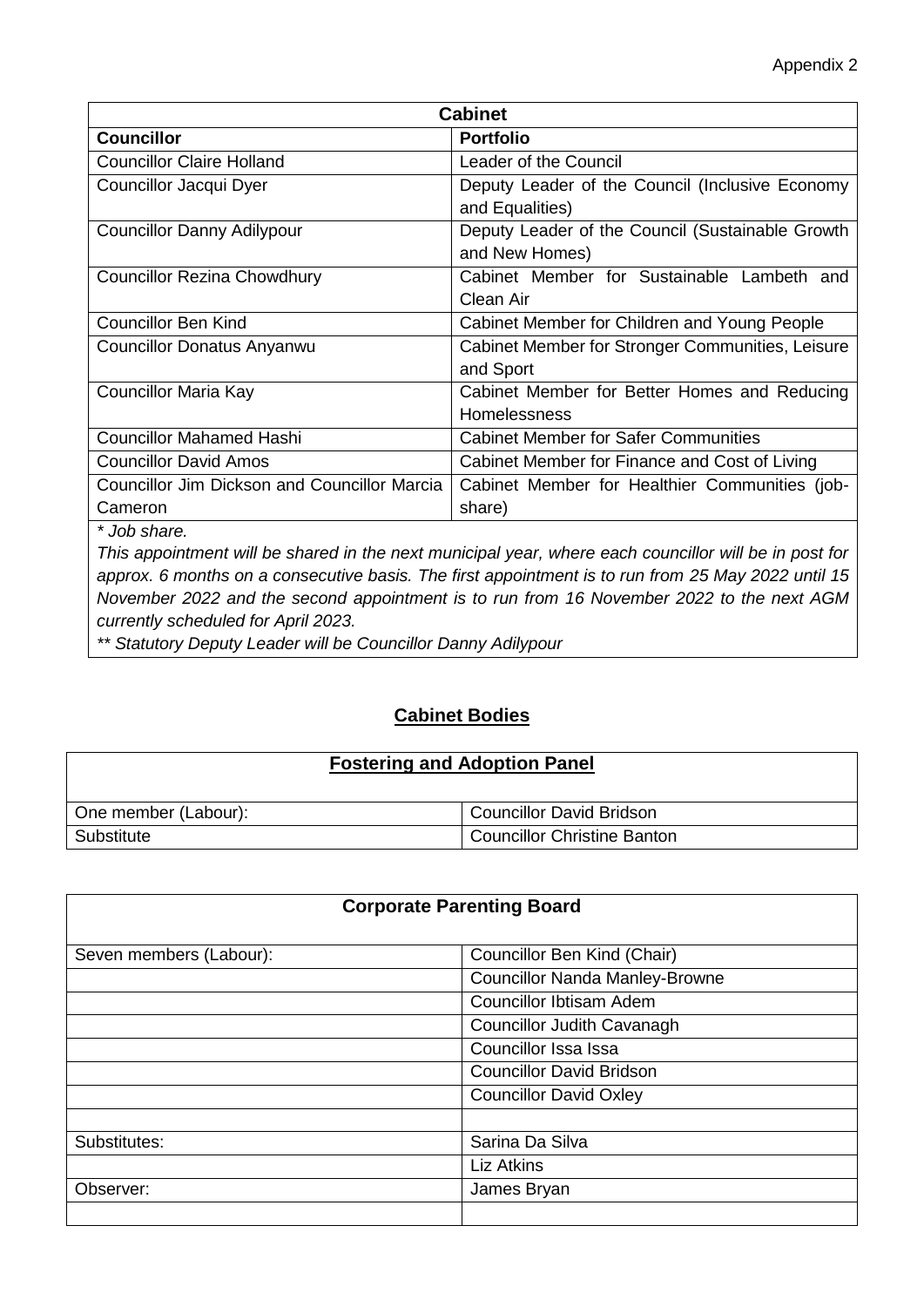# **Equality Impact Assessment Panel** Nine Members (Labour): Councillor Jacqui Dyer (Chair) Councillor Diogo Costa Councillor Saleha Jaffer Councillor Malcolm Clark Councillor Olga Fitzroy Councillor Jackie Meldrum Councillor Isla Wrathmell Councillor David Robson Councillor Christine Banton Others: Director of Legal and Governance Head of Strategy and Equalities One representative from Trade Unions Committee

| Homes for Lambeth - Ownership and Stewardship Panel |                                                                                                 |
|-----------------------------------------------------|-------------------------------------------------------------------------------------------------|
| Four members (Labour):                              | Councillor Danny Adilypour (Chair)                                                              |
|                                                     | <b>Councillor Rezina Chowdhury</b>                                                              |
|                                                     | <b>Councillor David Amos</b>                                                                    |
|                                                     | <b>Councillor Maria Kay</b>                                                                     |
| Substitutes (Labour):                               | <b>Councillor Donatus Anyanwu</b>                                                               |
|                                                     | <b>Councillor Jim Dickson</b>                                                                   |
|                                                     |                                                                                                 |
|                                                     | Other Cabinet members will attend from time to time. The Chair may invite other Councillors and |

*Other Cabinet members will attend from time to time. The Chair may invite other Councillors and individuals external to the Council to attend on occasion.* 

# **Virtual School Management Board**

One member (Labour): Councillor Marianna Masters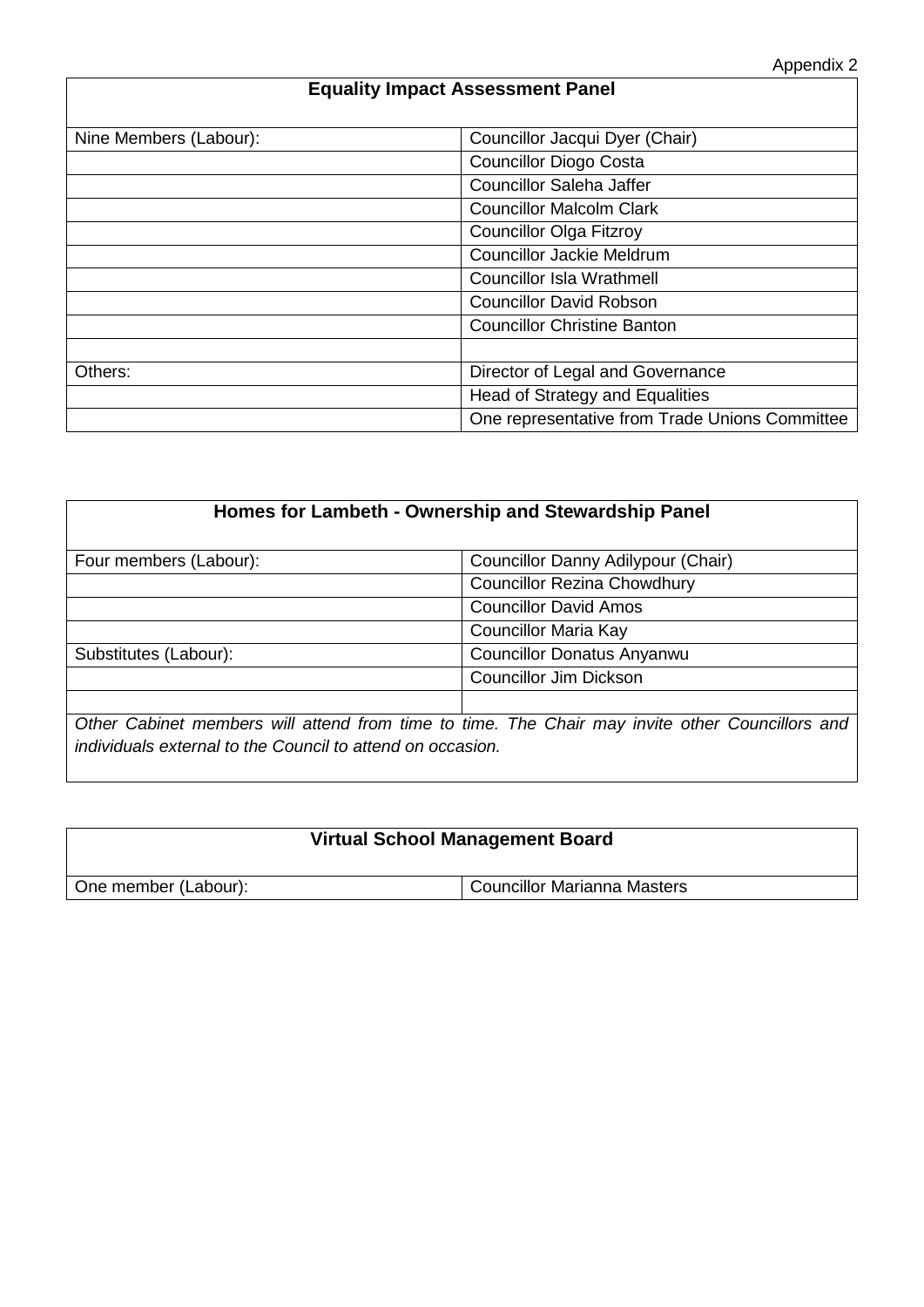#### **Appointments Committee**

*Five councillors who must include at least one member of the Cabinet to be determined as and when the need arises:*

| Four members (Labour):          | <b>TBC</b> |
|---------------------------------|------------|
|                                 | <b>TBC</b> |
|                                 | <b>TBC</b> |
|                                 | <b>TBC</b> |
|                                 |            |
| One member (Liberal Democrats): | <b>TBC</b> |

# **Appointments Sub-Committee**

*Five members who must include at least one member of the Cabinet to be determined as and when the need arises:*

| Four members (Labour):          | <b>TBC</b> |
|---------------------------------|------------|
|                                 | <b>TBC</b> |
|                                 | <b>TBC</b> |
|                                 | <b>TBC</b> |
|                                 |            |
| One member (Liberal Democrats): | TBC        |

| <b>Corporate Committee</b>                                                                                         |                                        |  |
|--------------------------------------------------------------------------------------------------------------------|----------------------------------------|--|
| Five councillors, plus up to two non-voting co-opted members. The Committee Chair must not be a<br>Cabinet Member. |                                        |  |
| Four members (Labour):                                                                                             | Councillor Martin Tiedemann (Chair)    |  |
|                                                                                                                    | Councillor James Bryan                 |  |
|                                                                                                                    | <b>Councillor Martin Abrams</b>        |  |
|                                                                                                                    | <b>Councillor Jackie Meldrum</b>       |  |
|                                                                                                                    |                                        |  |
| One member (Liberal Democrats):                                                                                    | <b>TBC</b>                             |  |
|                                                                                                                    |                                        |  |
| Co-opted Member:                                                                                                   | Simon Blakeney                         |  |
|                                                                                                                    |                                        |  |
| Substitutes (Labour):                                                                                              | <b>Councillor Joe Dharampal-Hornby</b> |  |
|                                                                                                                    | <b>Councillor Rebecca Spencer</b>      |  |
|                                                                                                                    |                                        |  |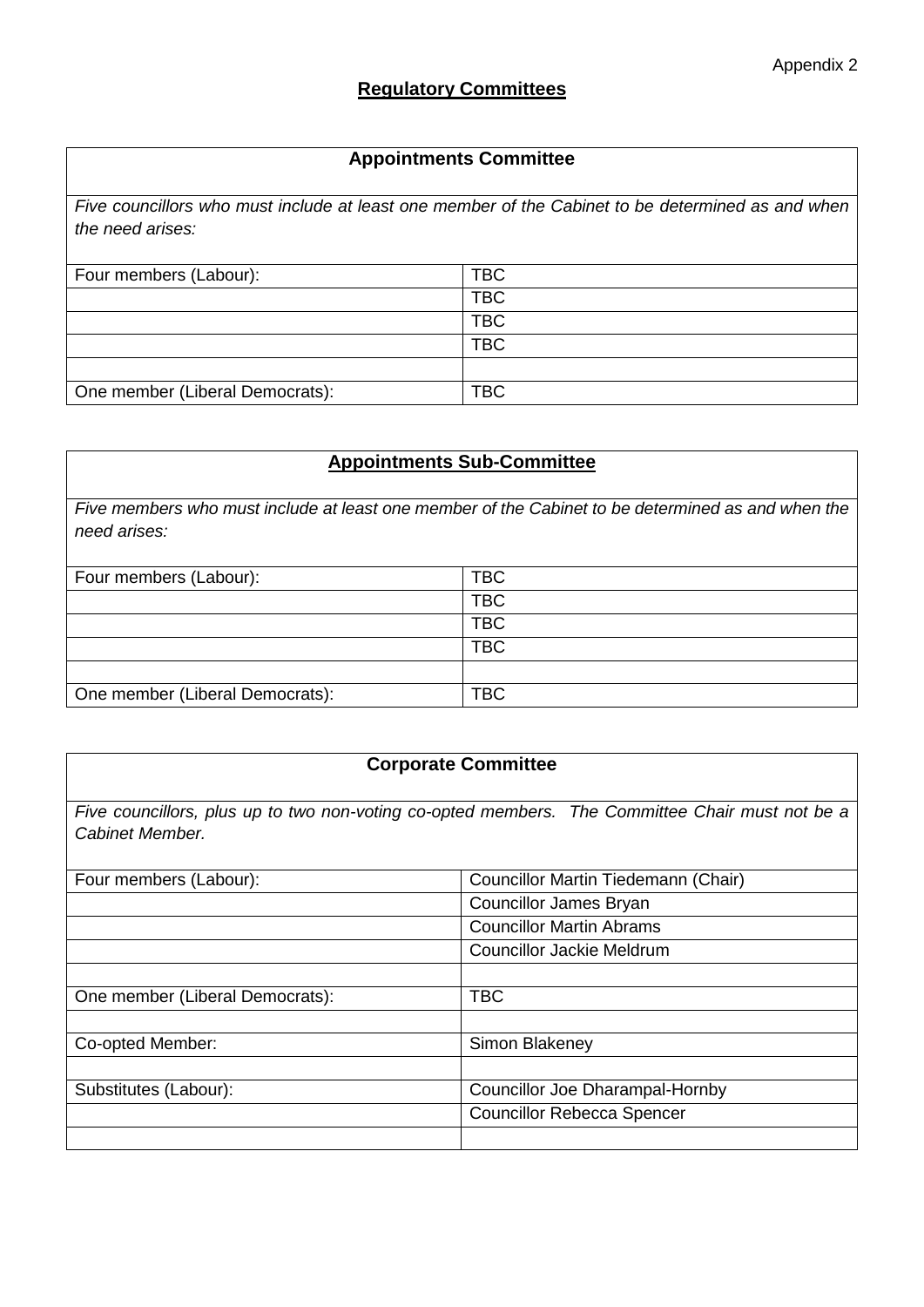| <b>Licensing Committee</b>      |                                       |  |
|---------------------------------|---------------------------------------|--|
| Eight members (Labour):         | <b>Councillor Fred Cowell (Chair)</b> |  |
|                                 | <b>Councillor Linda Bray</b>          |  |
|                                 | <b>Councillor Adrian Garden</b>       |  |
|                                 | <b>Councillor Isla Wrathmell</b>      |  |
|                                 | <b>Councillor Ibrahim Dogus</b>       |  |
|                                 | Councillor Liam Jarnecki              |  |
|                                 | <b>Councillor Olga Fitzroy</b>        |  |
|                                 | <b>Councillor David Robson</b>        |  |
| One member (Liberal Democrats): | <b>TBC</b>                            |  |
| One member (Green):             | <b>TBC</b>                            |  |
|                                 |                                       |  |
| Substitutes (Labour):           | <b>Councillor Martin Tiedemann</b>    |  |
|                                 | <b>Councillor Scarlett O'Hara</b>     |  |
|                                 | <b>Councillor Maria Kay</b>           |  |
|                                 | <b>Councillor Liz Atkins</b>          |  |
|                                 | <b>Councillor Deepak Sardiwal</b>     |  |
|                                 | <b>Councillor Paul Gadsby</b>         |  |
|                                 | <b>Councillor James Bryan</b>         |  |
|                                 | <b>Councillor Irfan Mohammed</b>      |  |
|                                 | <b>Councillor Rezina Chowdhury</b>    |  |
|                                 | Councillor Ibtisam Adem               |  |
|                                 | <b>Councillor Marianna Masters</b>    |  |
|                                 |                                       |  |

# **Licensing Sub-Committee**

*Three councillors are to be drawn from Licensing Committee, with party allocation to be determined on each occasion.*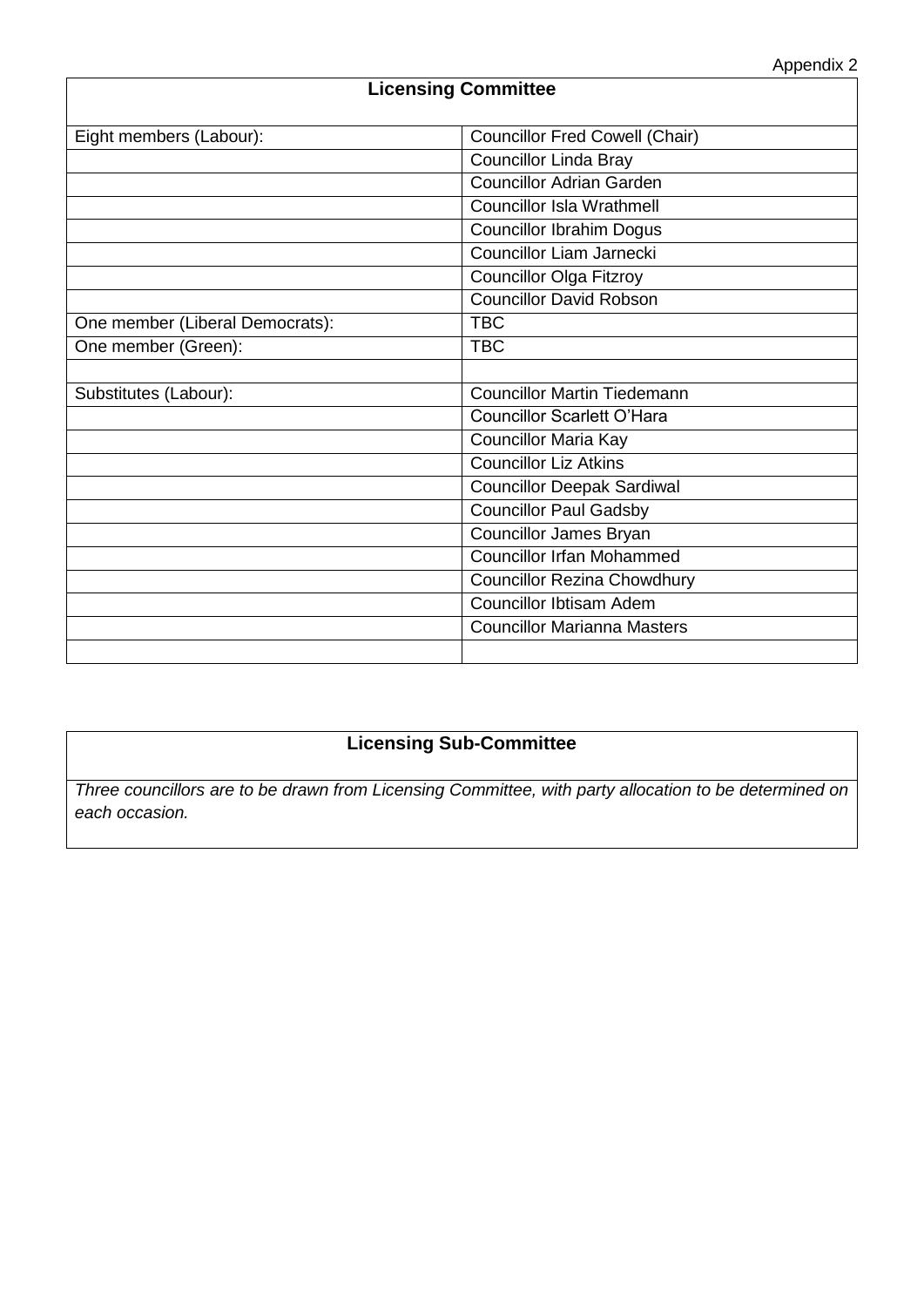# **Planning Applications Committee** Six members (Labour): Councillor Joanne Simpson (Chair) Councillor Jess Leigh (Vice-Chair) Councillor Malcolm Clark Councillor John-Paul Ennis Councillor Martin Bailey Councillor Rebecca Spencer One member (Green): Councillor Scott Ainslie Ten Substitutes (Labour): Councillor Ibrahim Dogus Councillor Saleha Jaffer Councillor Liam Jarnecki Councillor Tim Windle Councillor Joe Dharampal-Hornby Councillor Liz Atkins Councillor Andrew Collins Councillor Scarlett O'Hara Councillor Sarbaz Barznji Councillor David Bridson

## **Other Committees**

| <b>Health and Wellbeing Board</b>                                                 |                                                   |
|-----------------------------------------------------------------------------------|---------------------------------------------------|
| Four members (Labour):                                                            | <b>Councillor Jim Dickson</b>                     |
|                                                                                   | <b>Councillor Marcia Cameron</b>                  |
|                                                                                   | Councillor Ben Kind                               |
|                                                                                   |                                                   |
|                                                                                   |                                                   |
| Two Substitutes (Labour):                                                         | <b>Councillor Marianna Masters</b>                |
|                                                                                   | <b>Councillor Rezina Chowdhury</b>                |
|                                                                                   |                                                   |
| Officers:                                                                         | Strategic Director Integrated Health and Care     |
|                                                                                   | <b>Strategic Director for Children's Services</b> |
|                                                                                   | Director of Public Health                         |
| Note: Other representatives are appointed by the other constituent organisations: |                                                   |

- *• South East London CCG*
- *• National Commissioning Board;*
- *• King's Health Partners; and,*
- *• Lambeth Healthwatch.*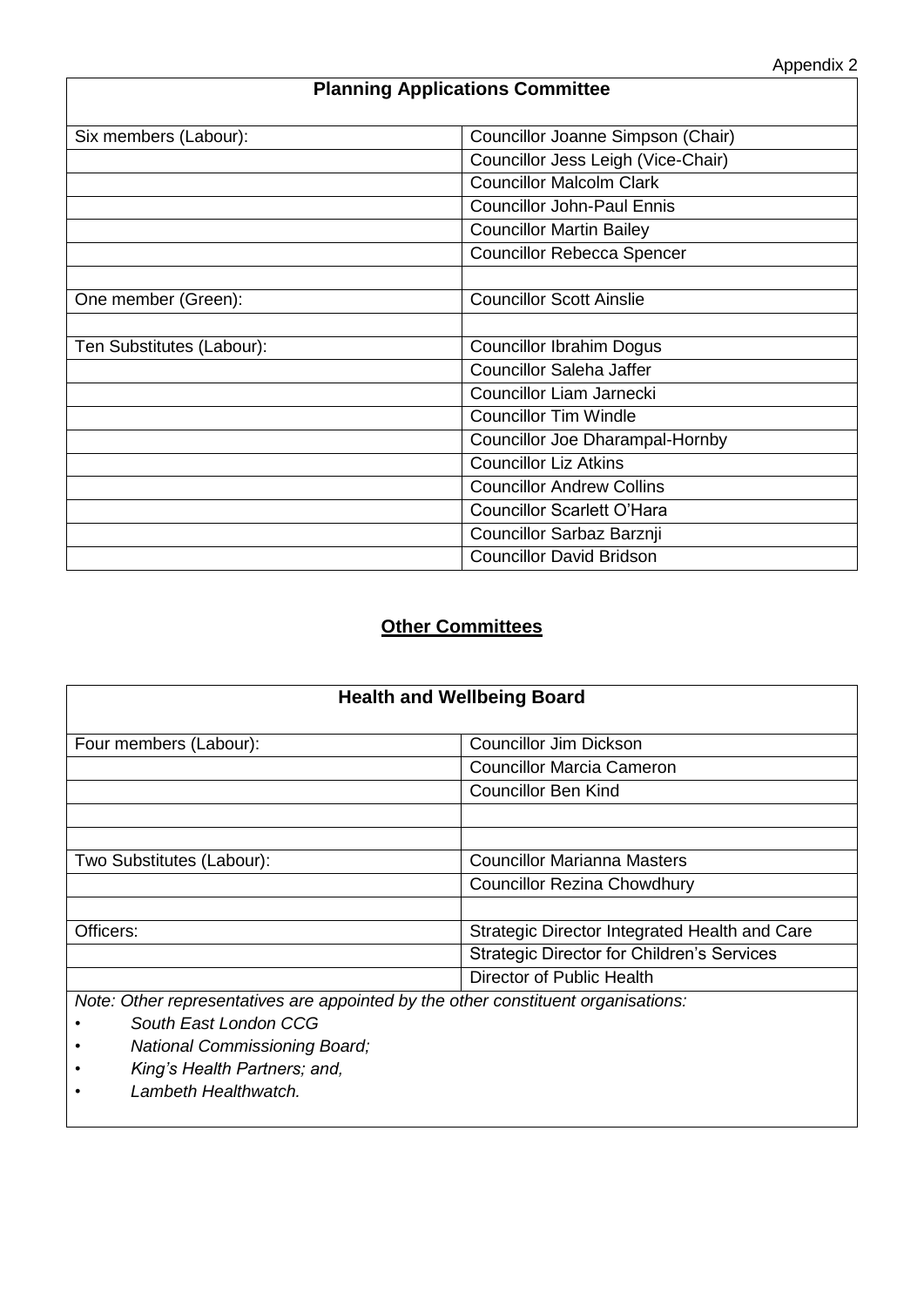# **Investigating Committee**

| Three members (Labour): | DU |
|-------------------------|----|
|                         | DU |
|                         | DU |
|                         |    |

*Three councillors, which must also include at least one member of the Cabinet.*

| <b>Pensions Board</b>                                                                                |                                 |
|------------------------------------------------------------------------------------------------------|---------------------------------|
| Two members (Labour):                                                                                | Councillor Linda Bray           |
|                                                                                                      | <b>Councillor Liam Daley</b>    |
| One member (Liberal Democrats):                                                                      | <b>TBC</b>                      |
|                                                                                                      |                                 |
| One substitute (Labour):                                                                             | <b>Councillor Martin Bailey</b> |
|                                                                                                      |                                 |
| One staff representative:                                                                            | Glenis Williamson               |
| One pensioner representative:                                                                        | Ann Biddle                      |
| One Trade Union representative:                                                                      | lan Fall                        |
| Note: Only the Trade Union representative and Elected Members may send substitutes. Substitutes will |                                 |
| be required to undertake the same training as other members.                                         |                                 |

| <b>Pensions Committee</b>       |                                  |
|---------------------------------|----------------------------------|
| Four members (Labour):          | Councillor Adrian Garden (Chair) |
|                                 | <b>Councillor Martin Bailey</b>  |
|                                 | <b>Councillor Tom Rutland</b>    |
|                                 | Councillor Henna Shah            |
|                                 |                                  |
| One member (Green):             | <b>Councillor Scott Ainslie</b>  |
|                                 |                                  |
| One staff representative:       | Shankar Siva Ananthan            |
| One pensioner representative:   | Vacant                           |
| One Trade Union representative: | Peter Woodward                   |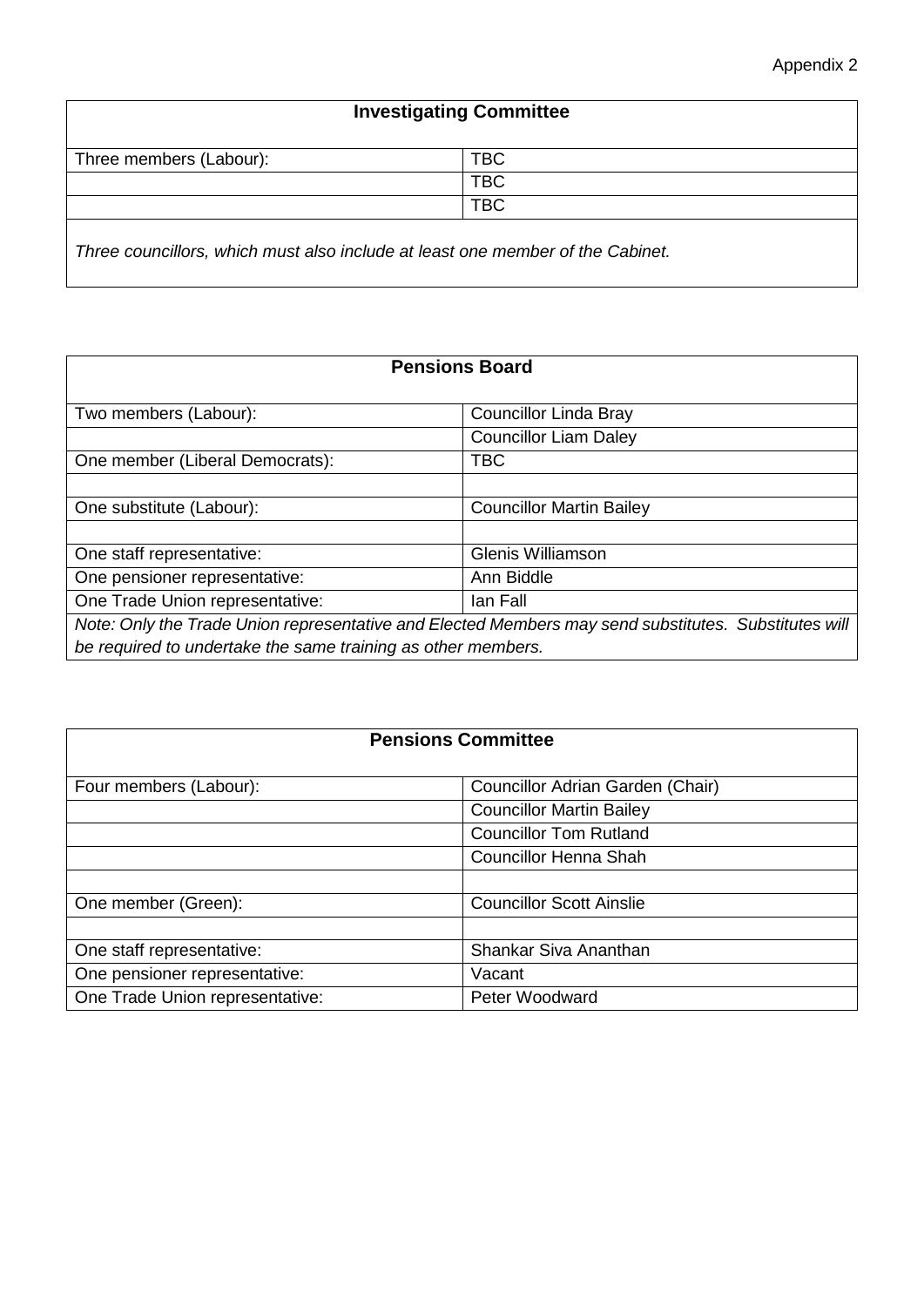# **Standards Committee** Four members (Labour): Councillor Scarlett O'Hara (Chair) Councillor Tom Rutland Councillor Ibtisam Adem Councillor Jackie Meldrum Two substitutes (Labour): Councillor Judith Cavanagh Councillor Alison Inglis-Jones One member (Liberal Democrats): TBC Independent Co-opted members: Sue Gower (*Up to six (non-voting)* Shajad Hussain

## **Standards (Hearings) Sub-Committee**

*Three councillors, noting that the rules on proportionality do not apply.*

| Better Places Joint Committee with Lewisham and Southwark |                                  |
|-----------------------------------------------------------|----------------------------------|
| Leader of the Council:                                    | <b>Councillor Claire Holland</b> |
|                                                           |                                  |
| One Substitute:                                           | <b>TBC</b>                       |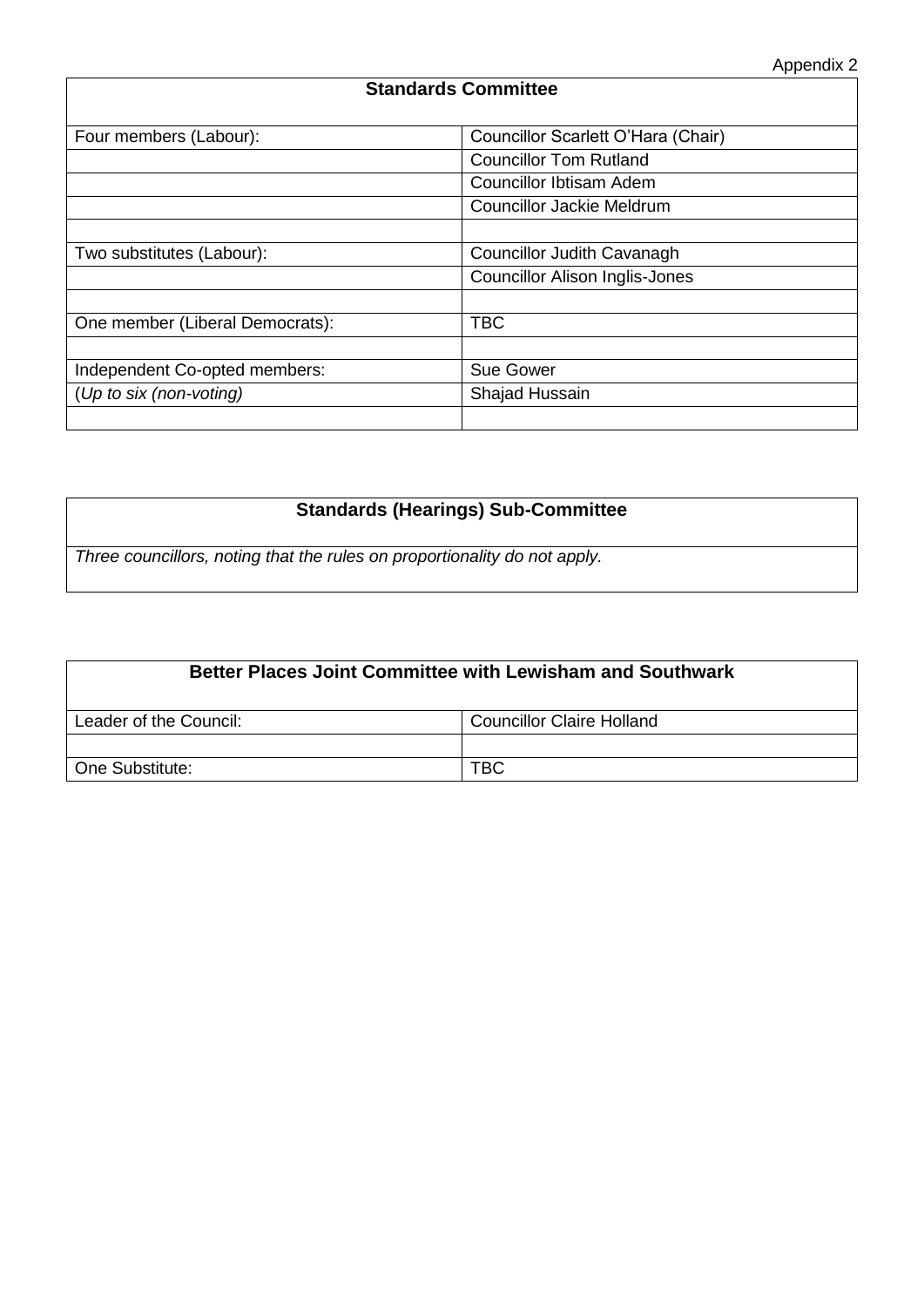# **Planning Policy Liaison Forum** Chair: TBC Eight Members (Labour): TBC TBC TBC TBC TBC TBC TBC TBC One Member: (Green) Councillor Scott Ainslie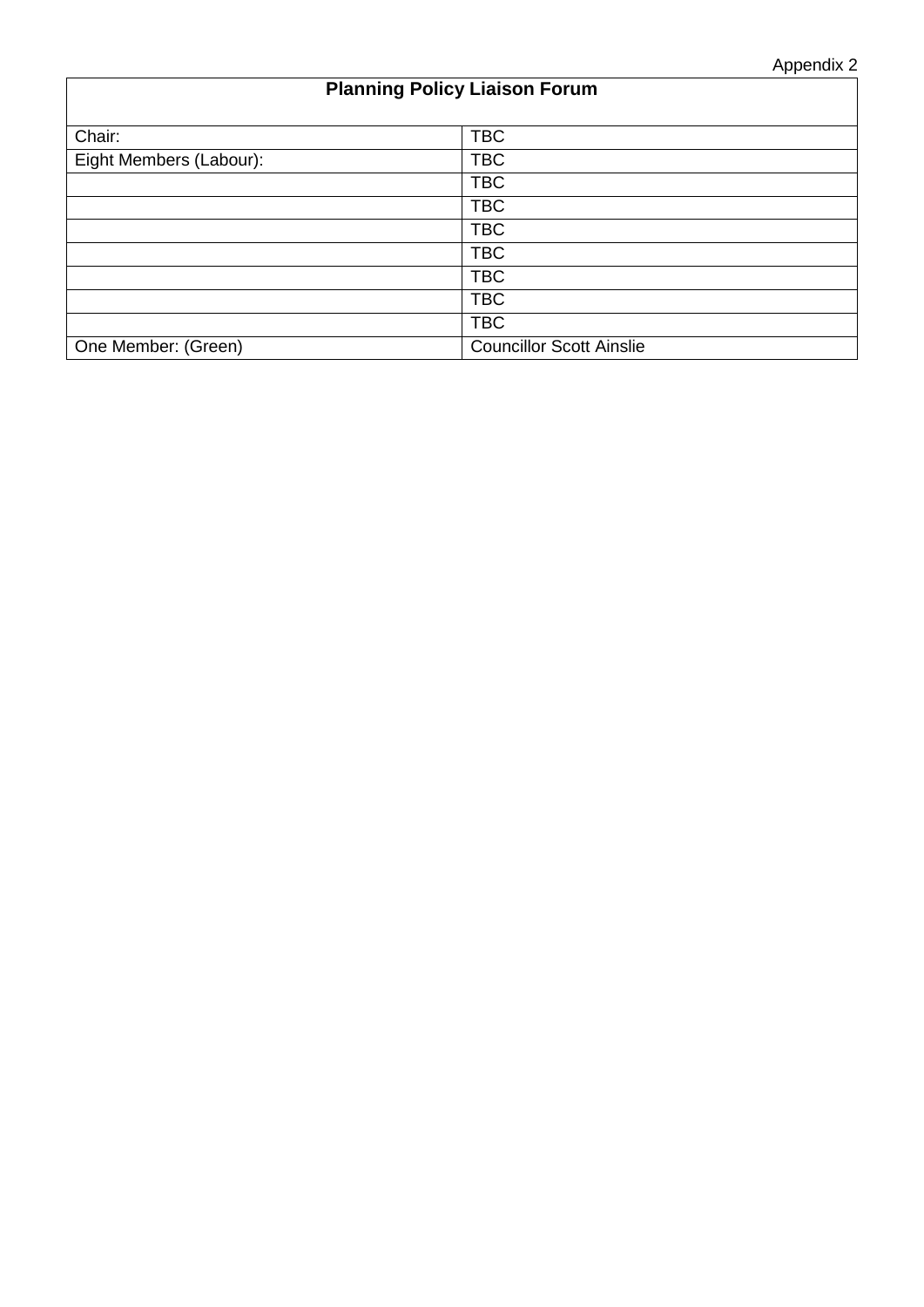# **Overview & Scrutiny Committee** Chair: Chair: Chair: Councillor Liz Atkins Vice-chair: Councillor Paul Gadsby (Housing) Vice-chair: Councillor Annie Gallop (Adult Social Care & Health) Vice-chair **Councillor David Oxley (Children's)** Labour members: Councillor Joe Dharampal-Hornby Councillor Tom Rutland Councillor Sonia Winifred One member (Liberal Democrats): TBC One member (Green): Councillor Nicole Griffiths Subs: Labour: Councillor Sarina Da Silva **Councillor Verity McGivern** Councillor Henna Shah Councillor David Bridson Councillor James Bryan Councillor Liam Jarnecki Councillor Irfan Mohammed Councillor Liam Daley Councillor David Robson Councillor Saleha Jaffer Councillor Issa Issa Councillor Martin Abrams Two Church Representatives: Lynette Murphy-O'Dwyer (Southwark Roman Catholic Schools Commission) Frank Roberts (Southwark Church of England Diocesan Board of Education) Two Parent Governor Representatives: <br> Baboucarr Jallow Simon Funnell